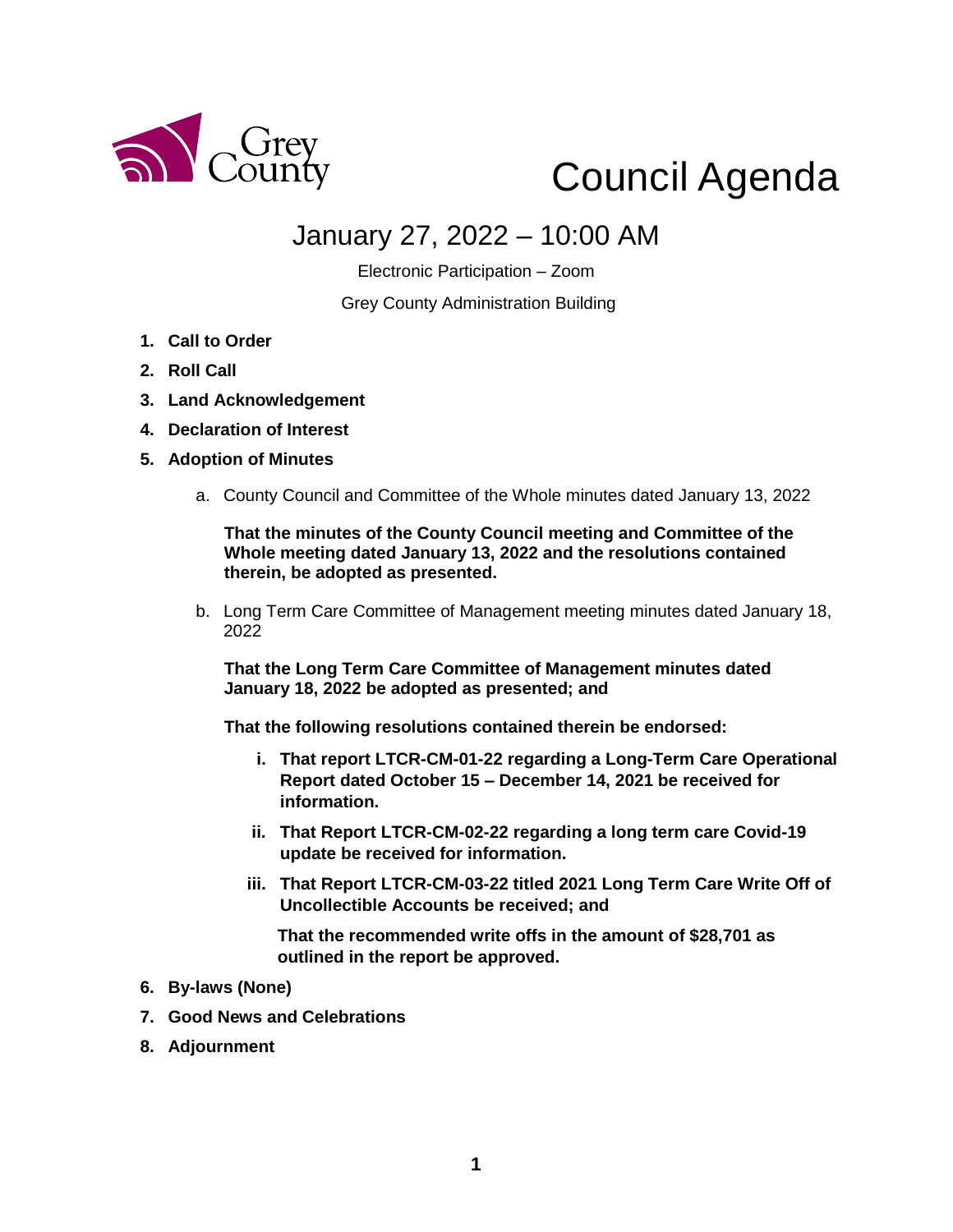

# Council

# January 13, 2022

Grey County Council met at the call of the Warden on the above date at 10:00 AM through electronic means. The Clerk called Council to order and Warden Selwyn Hicks assumed the Chair.

The Clerk then performed the swearing in of Councillor Peter Bordignon virtually.

The Roll was called by the Clerk with all members participating.

Kim Wingrove, Chief Administrative Officer; Heather Morrison, Clerk; and Tara Warder, Deputy Clerk/Legislative Coordinator were also participating.

The following staff members were also participating:

Randy Scherzer, Deputy CAO; Anne Marie Shaw, Director of Housing; Barbara Fedy, Director of Social Services; Mary Lou Spicer, Director of Finance; Pat Hoy, Director of Transportation Services; Kevin McNab, Director of Paramedic Services; Michael Letourneau, Director of Legal Services-County Solicitor; Jennifer Moreau, Director of Human Resources and Jody MacEachern, Senior Manager of Information Technology.

# Land Acknowledgement

a County

We acknowledge with respect, the history, spirituality, and culture of the Anishinaabek, Six Nations of the Grand River, Haudenosaunee, and Wendat-Wyandot-Wyandotte peoples on whose traditional territories we gather and whose ancestors signed Treaties with our ancestors. We recognize also, the Metis and Inuit whose ancestors shared this land and these waters. May we all, as Treaty People, live with respect on this land, and live in peace and friendship with all its diverse peoples.

# Declaration of Interest

There were no disclosures of interest.

# Adoption of Minutes

*CC11-22* Moved by: Councillor Clumpus Seconded by: Councillor Woodbury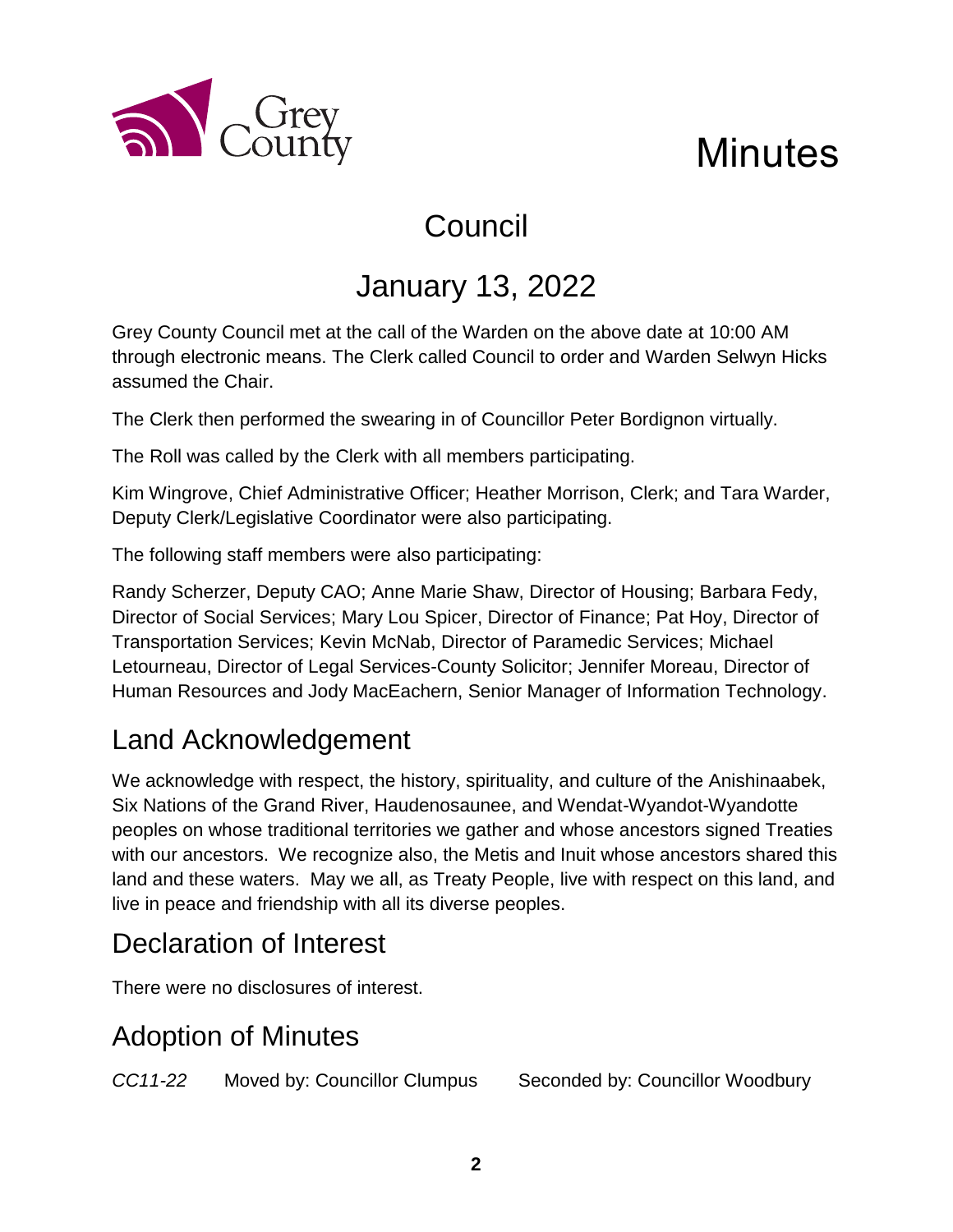**That the minutes of the County Council meeting dated December 7, 2021 and the Council and Committee of the Whole meetings dated December 9, 2021 and the resolutions contained therein be adopted as presented.**

Carried

*CC12-22* Moved by: Councillor Keaveney Seconded by: Councillor Clumpus

**That the Committee of the Whole closed meeting minutes dated December 9, 2021 be adopted as provided to County Council.**

Carried

*CC13-22* Moved by: Councillor Robinson Seconded by: Councillor Mackey

**That the minutes of the Long-Term Care Redevelopment and Planning Task Force dated December 16, 2021 be adopted as presented.**

Carried

## Reports

#### Board of Health

*CC14-22* Moved by: Councillor Paterson Seconded by: Councillor Keaveney

**That the Board of Health minutes dated November 26, 2021 be received for information.**

Carried

# Good News and Celebrations

Councillor Burley noted that the Township of Georgian Bluffs has sold the airport. He further noted that the Township has hired a new CAO, Cynthia Fletcher, and is looking forward to working with her.

Councillor Robinson thanked West Grey Police and Fire, Grey County Paramedics, Social Services and Housing, Victim Services, Red Cross and other community partners for helping those affected by a recent fire in the municipality.

## Adjournment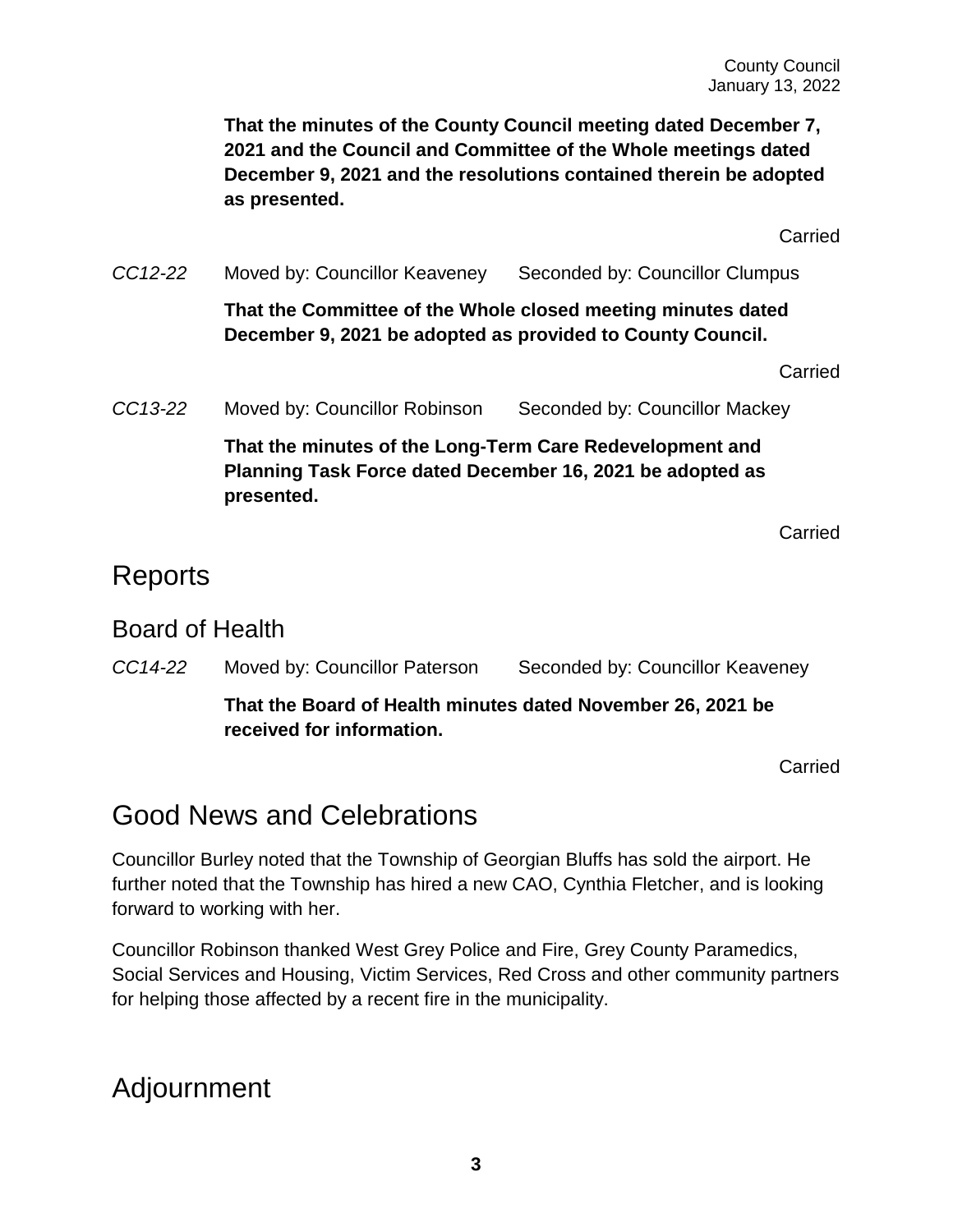On motion by Councillors Milne and Carleton, Council adjourned at 10:49 AM to the call of the Warden.

\_\_\_\_\_\_\_\_\_\_\_\_\_\_\_\_\_\_\_\_\_\_\_\_\_\_\_\_\_\_\_\_\_ \_\_\_\_\_\_\_\_\_\_\_\_\_\_\_\_\_\_\_\_\_\_\_\_\_\_\_\_\_\_

Selwyn Hicks, Warden Heather Morrison, Clerk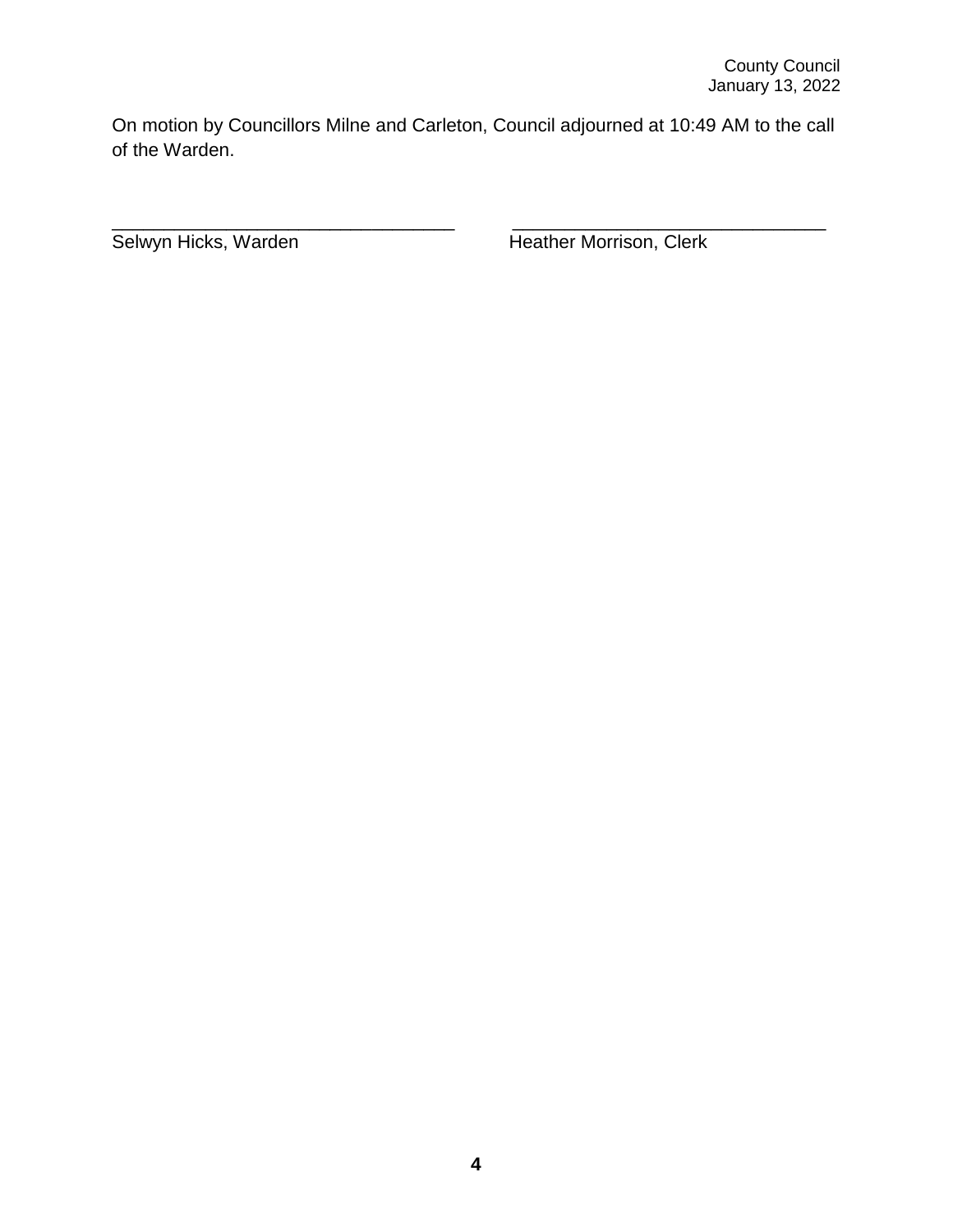

# **Minutes**

# Committee of the Whole

# January 13, 2022

Grey County Council met on the above date at 11:00 AM through electronic means. Warden Selwyn Hicks assumed the Chair and called the meeting to order with all members present.

# Declaration of Interest

There were no disclosures of interest.

# **Delegations**

## Phil Dodd, Executive Director – Keystone Youth, Child and Family Services – Update on Programs and Children's Mental Health Services

Phil Dodd addressed Council and provided an overview and update on Keystone Youth, Child and Family Services. It is a voluntary, not for profit organization offering a range of mental health supports. Over 1600 children, youth & families across Grey and Bruce Counties are served each year.

Mr. Dodd then outlined the various services provided by Keystone, including counselling services, intensive and crisis support, early intervention, and prevention programs.

Referrals are not needed to access the services. It was noted that early intervention is the key to creating better outcomes for children.

Phil Dodd addressed questions and comments from Council regarding funding and financial resources for the organization, infrastructure, the increasing complexity and intensity of mental health issues. Success stories were also shared.

Warden Hicks thanked Mr. Dodd for his presentation.

# Determination of Items Requiring Separate Discussion

The following items were requested to be removed from the Consent Agenda and moved under Items for Discussion: b.) TR-CW-03-22 Award of Two Tandem Trucks c.) CAOR-CW-01-22 Spending Prior to 2022 Budget Approval – Communications Strategy l.) Correspondence from Bill Abbotts – Widening of Proposed Paved Shoulders on Grey Road 13

# Consent Agenda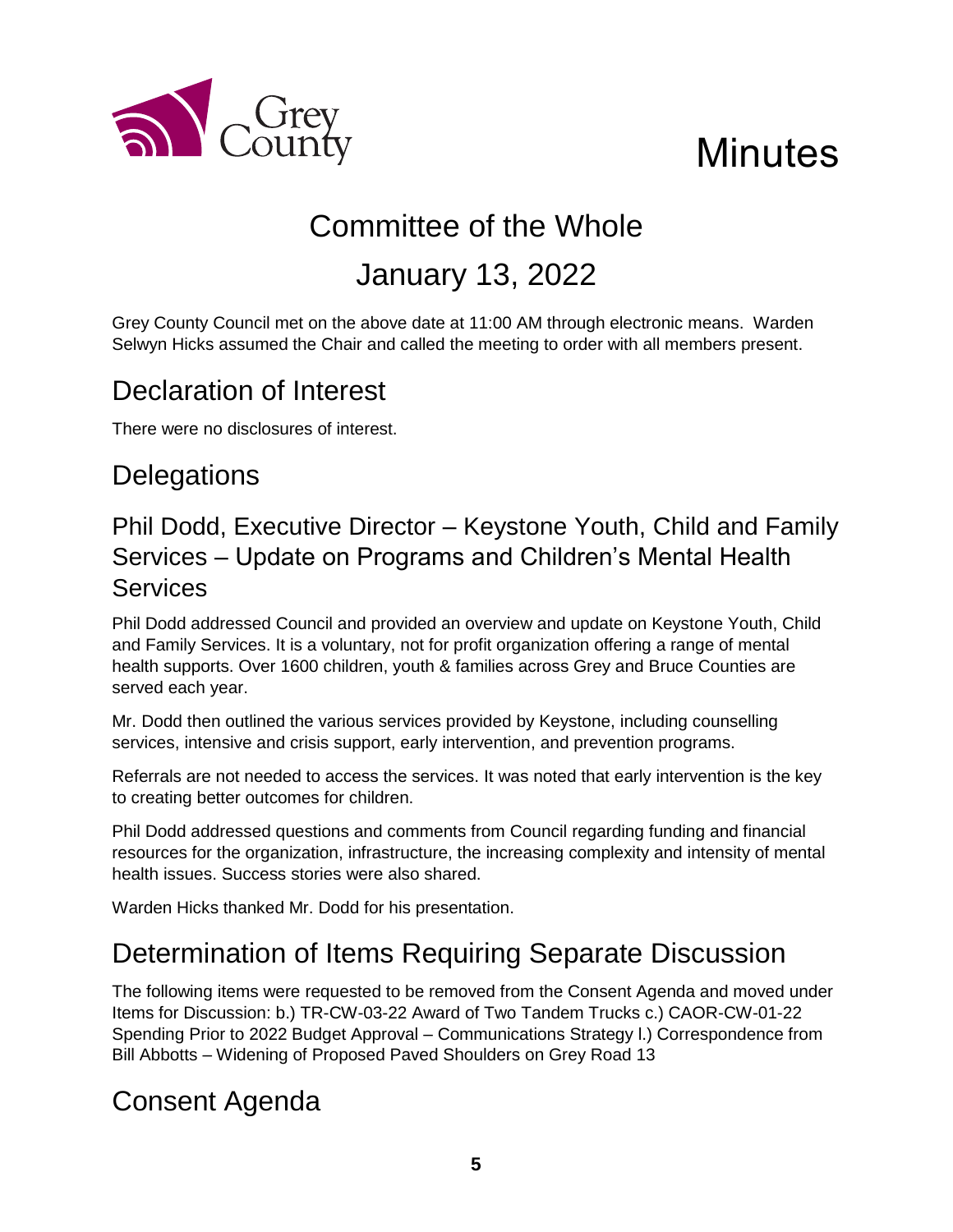*CW16-22* Moved by: Councillor Clumpus Seconded by: Councillor Milne

**That the following Consent Agenda items be received; and**

**That staff be authorized to take the actions necessary to give effect to the recommendations in the staff reports; and**

**That the correspondence be supported or received for information as recommended in the consent agenda.** 

- **i. That Report SSR-CW-01-22 regarding the Early Year and Child Care Funding Update be received for information.**
- **ii. That Report HRR-CW-02-22 regarding Workplace Safety Insurance Board (WSIB) Insurance be received; and**

**That the Chubb Insurance Company of Canada Policy for excess indemnity insurance through Marsh Canada Limited at a conditional premium of \$249,199.20 be approved for 2022**

- **iii. That Report FR-CW-03-22 regarding Ontario Regulation 284/09 – 2022 Budget be received for information.**
- **iv. That all written and oral submissions received on the proposed redline revisions to plan of subdivision 42T-2015-05 were considered which helped to make an informed recommendation and decision; and**
- **v. That PDR-CW-05-22 be received, and that in consideration of the draft plan of subdivision 42T-2015-05, and the matters to have regard for under Subsection 51(24) of the Planning Act, the County of Grey Committee of the Whole hereby approves the revised plan of subdivision on lands described as Part of Lots 233 and 234, Concession 1, (geographic Township of Proton) in the Township of Southgate.**
- **vi. That Report EDTC-CW-03-22 regarding an Economic Development, Tourism and Culture Fees Update be received; and**

**That the proposed fees be included in the 2022 Fees and Service Charges Schedule G and Schedule I of Bylaw 5090-20, as amended; and**

**That the new fees be retroactively applied to January 1, 2022 and effective prior to Council approval as per Section 25.6 of Procedural By-law 5003-18.**

- **vii. That the County of Grey support the correspondence from the City of St. Catharine's regarding the proposed national childcare program.**
- **viii. That the correspondence from the County of Bruce and Town of Hanover regarding South Bruce Grey Health Centre Nursing Shortages be supported.**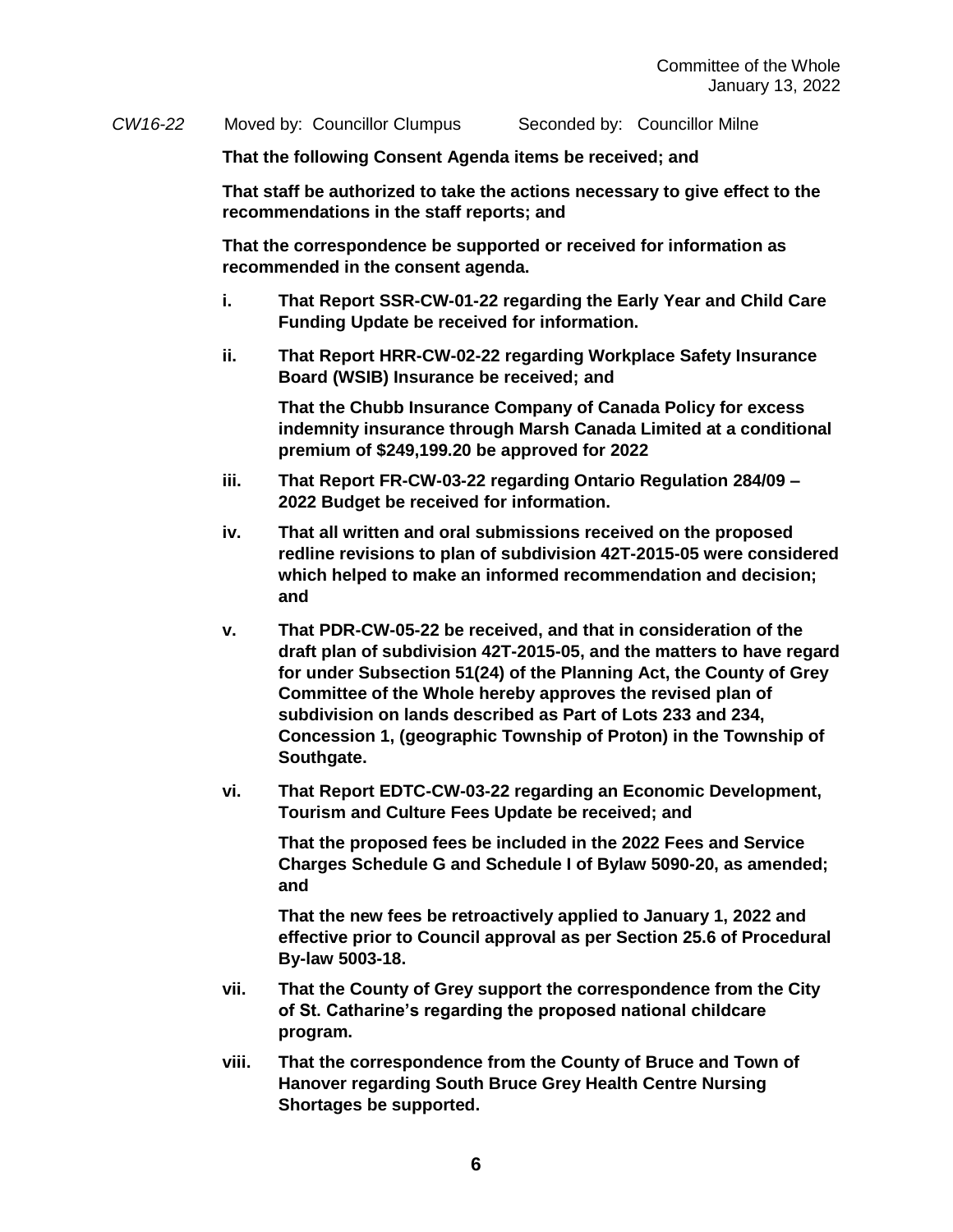- **ix. That the correspondence from the Municipality of South Bruce regarding an update on the site selection process for a deep geological repository be received for information.**
- **x. That the correspondence from the Ministry of Infrastructure regarding the Ontario Community Infrastructure Fund allocations be received for information.**
- **xi. That the Grey County Joint Accessibility Advisory Committee minutes dated December 8, 2022 be adopted as presented; and**

**That the following resolutions contained therein be endorsed:**

**i. That Report PDR-CCTF-03-22 regarding 'What We Heard – Draft Climate Change Action Plan Engagement Findings' be received; and**

> **That staff be directed to incorporate these engagement findings into a final draft of the Climate Change Action Plan, to be considered by the Climate Change Task Force and County Council.**

> > Carried

## Items for Direction and Discussion

#### PDR-CW-01-22 Approval of Owen Sound Official Plan

*CW17-22* Moved by: Councillor Woodbury Seconded by: Councillor Carleton

**That the Committee of the Whole hereby approves the new City of Owen Sound Official Plan as adopted by By-law No. 2021-080, subject to the following modifications attached to Report PDR-CW-01-22 as Schedule 1 and dated January 13, 2022.**

Carried

### HDR-CW-01-22 Homelessness Enumeration and Housing Supports for Chronic Homelessness

*CW18-22* Moved by: Councillor Robinson Seconded by: Councillor Paterson

**That Report HDR-CW-01-22 on Homelessness Enumeration and Housing Supports for Chronically Homeless be received; and**

**That Grey County Housing implement a homelessness priority for housing 1 in 10 households off the Grey Bruce By-Name List into Grey County Housing units.**

Carried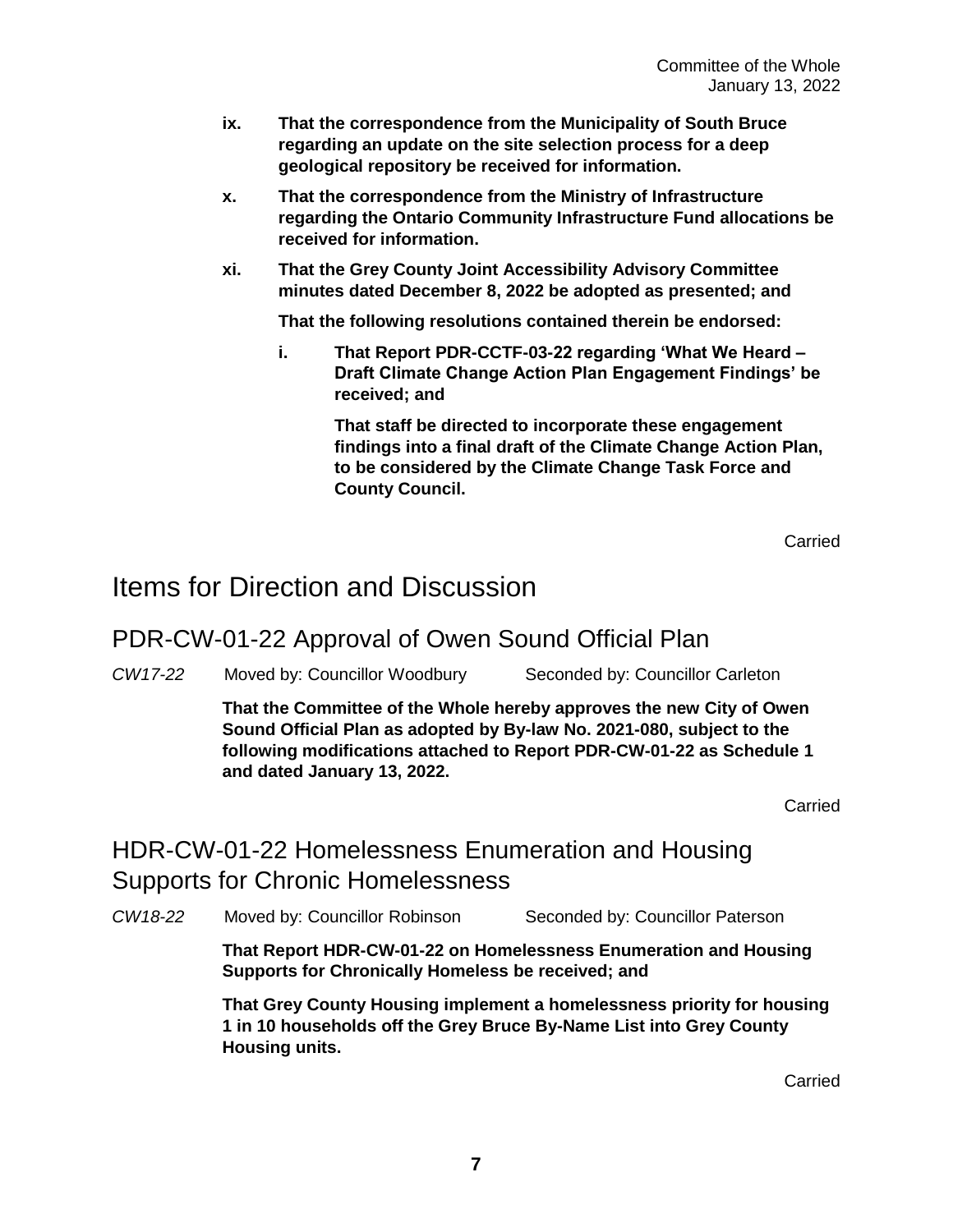#### TR-CW-03-22 Award of Two Tandem Trucks

*CW19-22* Moved by: Councillor McQueen Seconded by: Councillor Burley

**That Report TR-CW-03-22 containing the tender results for RFT-TS-32-21 Roll-off Tandem Trucks be received; and**

**That Lewis Motor Sales be awarded the Tender for a total amount of \$1,046,674.64 excluding HST; and**

**That funding for the overage be taken from any surplus realized in 2022 or if none, the Transportation Services Equipment Replacement Reserve.**

Carried

CAOR-CW-01-22 Spending Prior to 2022 Budget Approval – Communications Strategy

*CW20-22* Moved by: Councillor Robinson Seconded by: Councillor Hutchinson

**That Report CAOR-CW-01-22 regarding the issuing of an RFP prior to 2022 Budget Approval be received; and**

**That staff be authorized to release the Communications Strategy Update Request for Proposal ahead of Council approval in accordance with Section 25.6 (b) of the Procedural By-law.**

Carried

Correspondence from Bill Abbotts – Widening of Proposed Paved Shoulders on Grey Road 13

*CW21-22* Moved by: Councillor Bordignon Seconded by: Councillor O'Leary

**That the correspondence from Bill Abbotts regarding widening of the proposed paved shoulders on Grey Road 13 be received for information.** 

Carried

## Other Business

## *Ontario Good Roads Association (OGRA) Conference Delegation Requests*

It was noted that the date for the OGRA conference has been moved to April 10-13th. It is anticipated that an updated deadline will be received for delegation requests for the conference. Staff welcome suggestions for topics at this time.

Kim Wingrove noted that a possible topic could be discussion on the Highway 26 corridor to ensure the Ministry of Transportation's plans and the County's wishes align.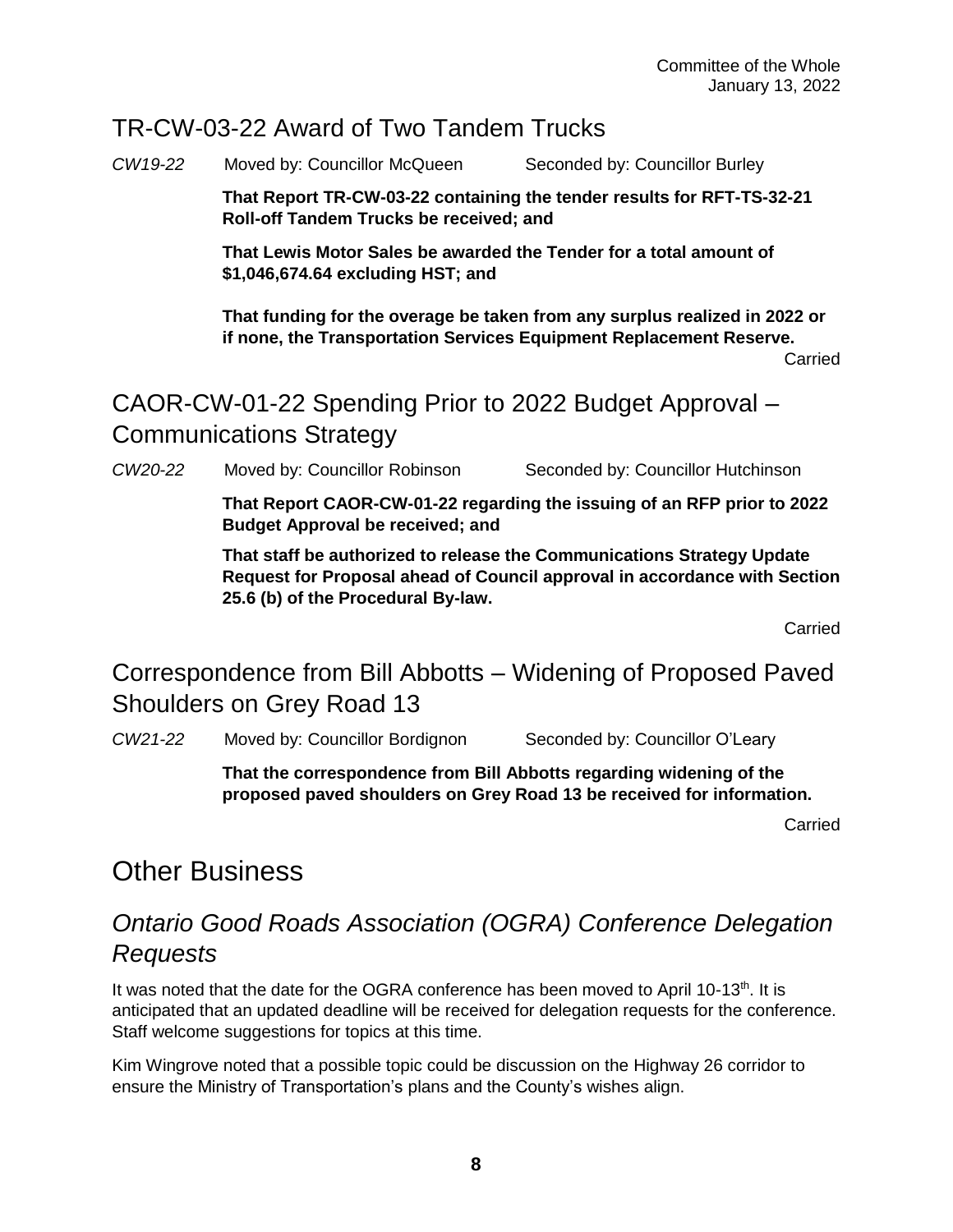# *Grey County COVID-19 Update*

Kim Wingrove noted that the situation among most of the staff teams is stable. Grey County has been able to manage the absences and ensure people have the support they need. Long-term care updates are being provided regularly. The three homes are in outbreak right now with the highest levels of precautions being taken. PCR test results are unfortunately taking a long time to come back.

# Notice of Motion

Councillor Mackey provided a notice of motion regarding establishing a task force on mental health.

# Adjournment

On motion of Councillors O'Leary and Burley, Committee of the Whole adjourned at 12:55 PM to the call of the Chair.

\_\_\_\_\_\_\_\_\_\_\_\_\_\_\_\_\_\_\_\_\_\_\_\_\_\_\_\_\_\_\_\_\_ \_\_\_\_\_\_\_\_\_\_\_\_\_\_\_\_\_\_\_\_\_\_\_\_\_\_\_\_\_\_\_\_\_\_

Selwyn Hicks, Warden **Heather Morrison**, Clerk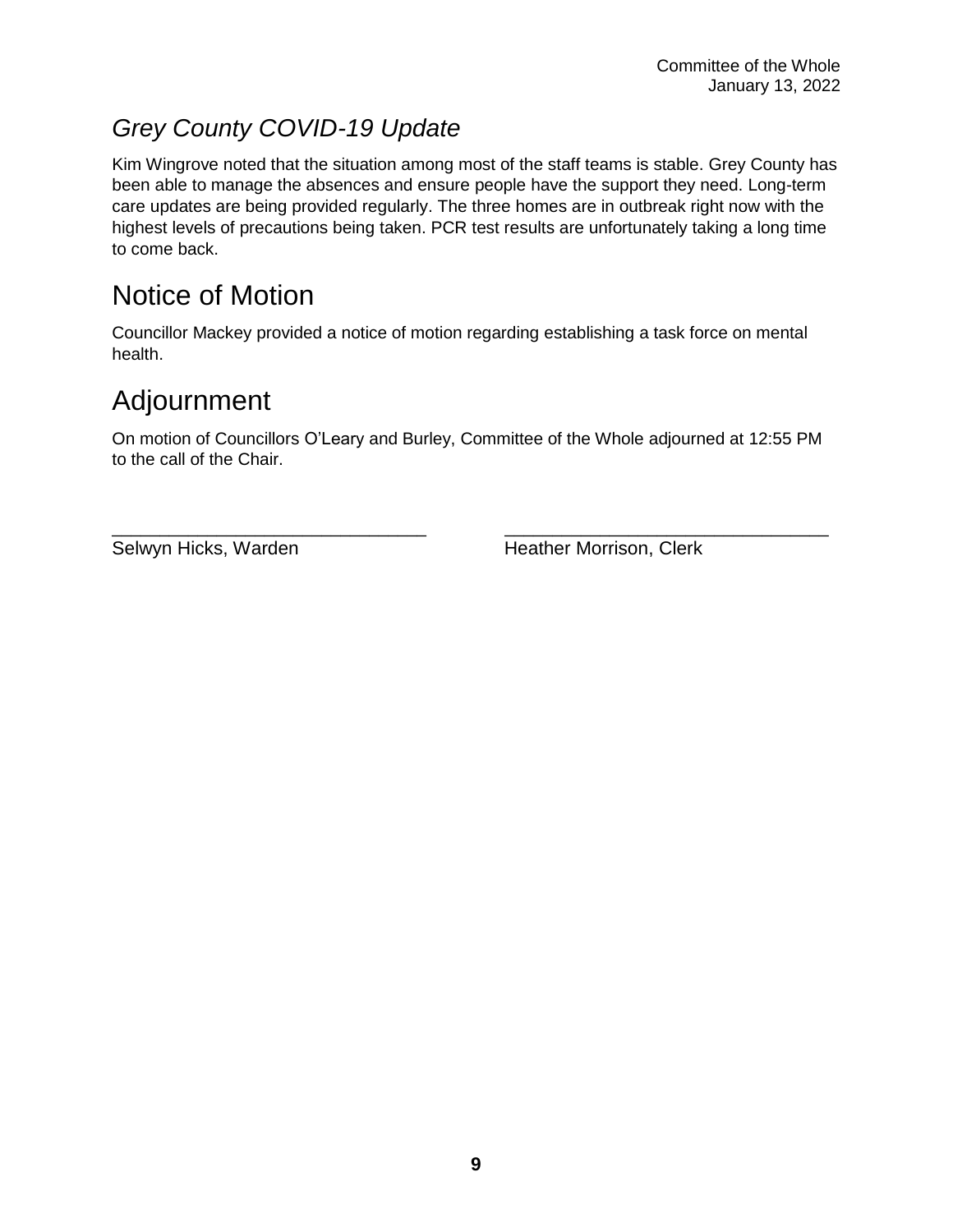

# Committee Minutes

# Committee of Management January 18, 2022 – 9:30 AM

The Committee met on the above date through electronic means with the following members participating:

Present: Councillors Dwight Burley, Scott Mackey, Christine Robinson, Brian O'Leary; Barb Clumpus, John Woodbury and Warden Selwyn Hicks

#### **Staff**

Present: Kim Wingrove, Chief Administrative Officer; Jennifer Cornell, Director of Long-Term Care; Mary Lou Spicer, Director of Finance; Markus Hawco, Financial Analyst, Natalie Murray, HR Generalist; Heather Morrison, Clerk; Olivia Yale, Digital Communications Specialist and Tara Warder, Deputy Clerk / Legislative Coordinator

## Call to Order

Heather Morrison called the meeting to order at 9:30 AM.

## Election of Chair and Vice Chair

Heather Morrison called for nominations for Chair and Vice Chair of the Committee.

*CM01-22* Moved by: Councillor Robinson Seconded by: Councillor Woodbury **That Scott Mackey be nominated as Chair of the Committee of Management for 2022.**  On motion by Councillor Burley, nominations closed. Scott Mackey accepted the nomination and was acclaimed Chair. *CM02-22* Moved by: Councillor Burley Seconded by: Councillor O'Leary **That Councillor Robinson be nominated as Vice Chair of the Committee of Management for 2022.**

On motion by Councillor Woodbury, nominations closed.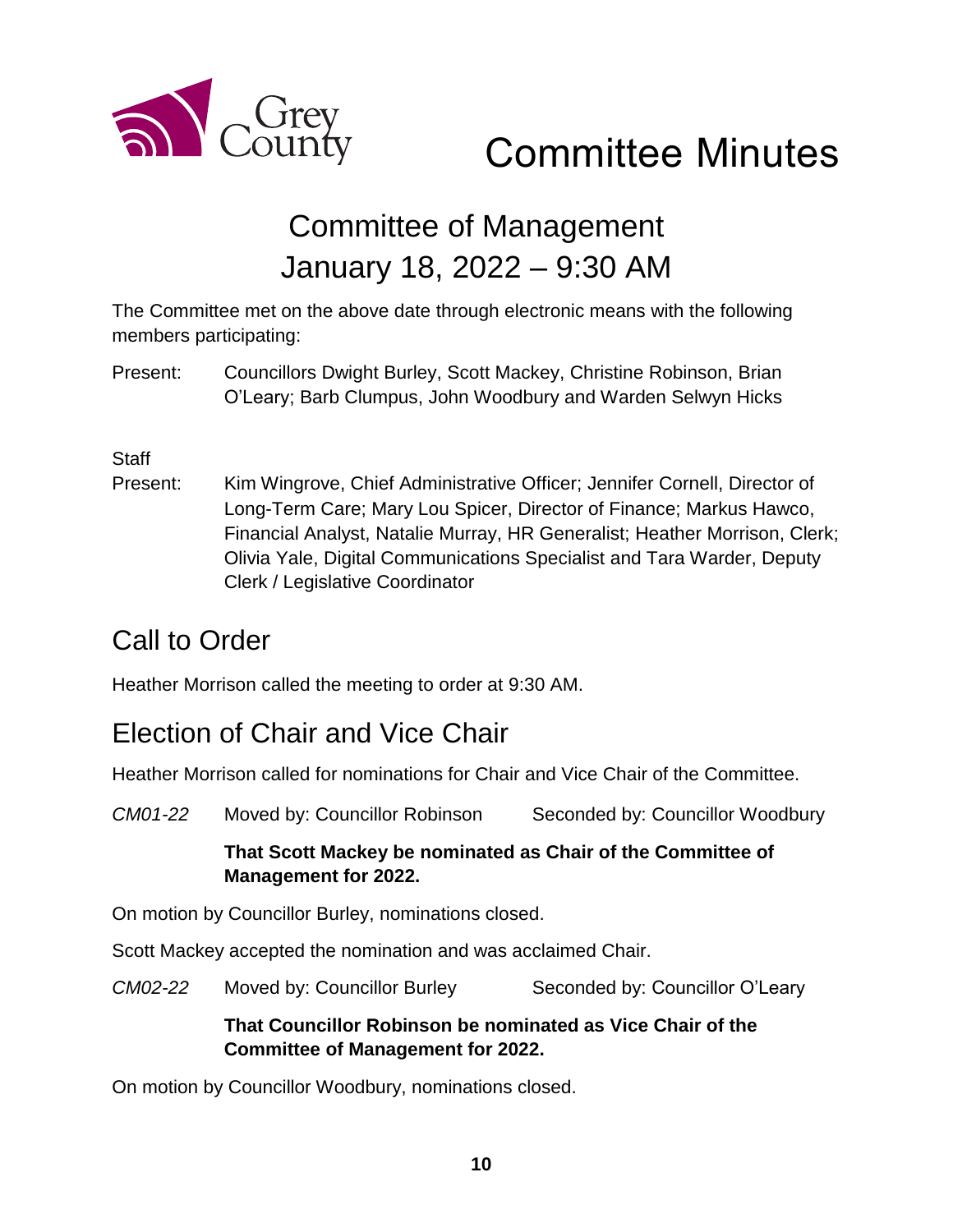Committee of Management January 18, 2022 Councillor Robinson accepted the nomination and was acclaimed Vice Chair of the Committee for 2022.

Councillor Mackey then assumed the Chair.

## Declaration of Interest

There were no declarations of interest.

# Reports

## *LTCR-CM-01-22 Long-Term Care Operational Report October 15-December 14, 2021*

Jennifer Cornell presented the operational report dated October 15, 2021 to December 31, 2021.

It was noted that the Ministry of Long-Term Care has provided funding to access a digital clinic support tool and each home will receive \$5,000 in funding. The implementation will take place during the first quarter of 2022.

Compliance findings were then outlined. There were no outbreaks during this reporting period and training efforts to support the Behavioural Support Transition Unit pilot are continuing. Staffing changes were also outlined.

All of the homes worked hard with residents, staff, and the community to recognize the various events during this time period, including Hallowe'en, Remembrance Day, and Christmas. The report outlines the efforts to bring some normalcy to the residents.

The provincial requirement to meet 97% occupancy has been paused during the pandemic and this will be set to expire on January 31st, 2022. Relief from the requirement during covid-19 and other infectious disease outbreaks will continue.

All three homes had regular inspections and completed required drills.

Ms. Cornell then shared some "Colour It" stories. From handmade art projects to fuzzy blankets, the community continues to share their support with the homes. One resident wanted to tour the renovated Grey County Administration building across the road from Lee Manor and staff were able to make this happen for her. The recreation team also created a festival of lights at Rockwood Terrace for the residents in place of the usual bus tour that happens during the Christmas season.

Questions were addressed regarding the use of the Employee Assistance Program for staff and the temporary wage enhancement for personal support workers.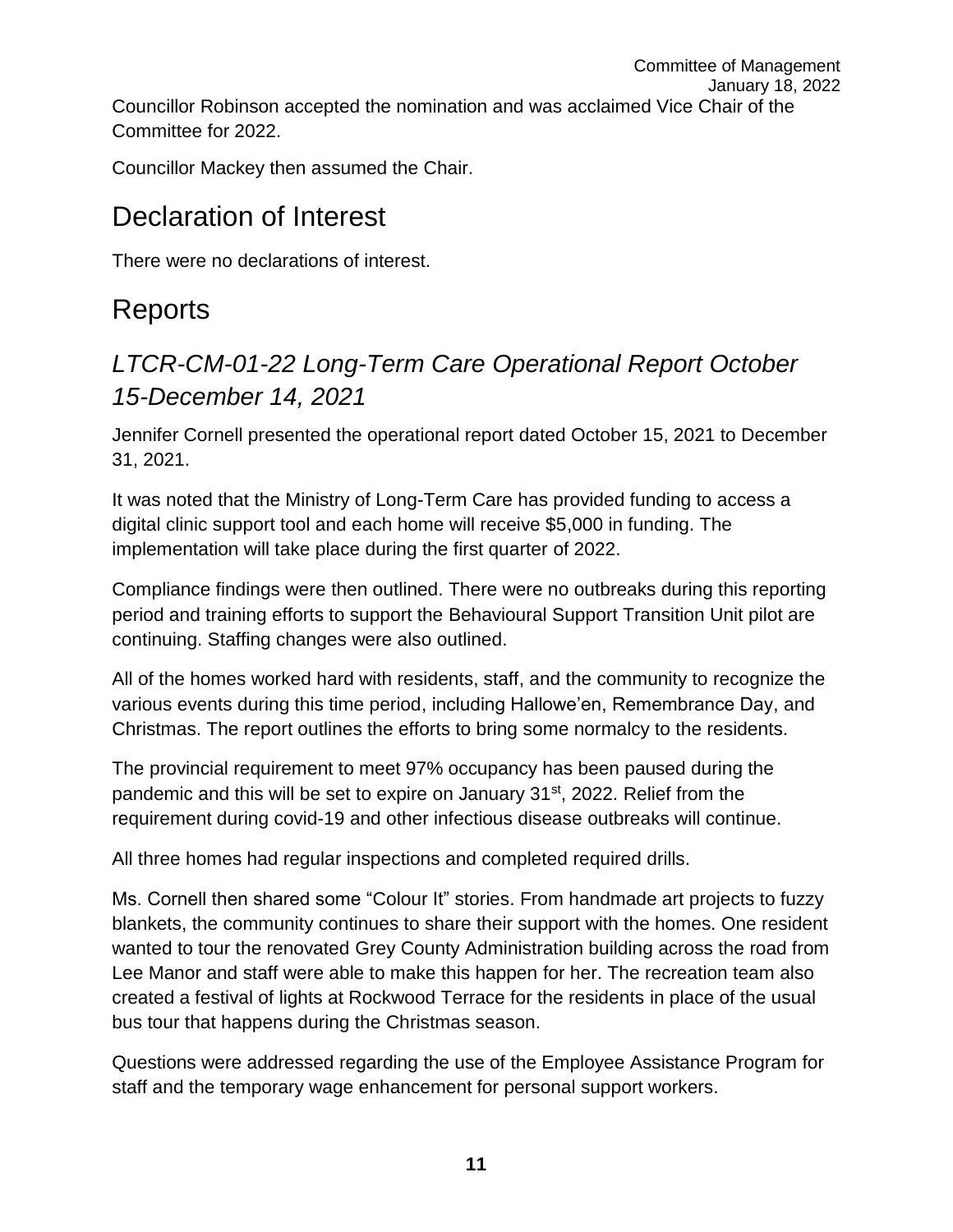Staff noted that they would want to follow the lead of AdvantAge Ontario when it comes to advocating for additional wage enhancements for PSWs. It was noted that the organization has released their provincial pre-budget advocacy document and the Director will follow up with the Committee on the contents of that document.

Discussion occurred on the use of peer support groups for mental health support and the benefits were noted. There is opportunity to learn from paramedics and firefighter partners on improvements to the Code Lavender program that was being developed before the pandemic. When people are reflecting on the pandemic down the road, they may need access to supports and it is important to keep that in mind.

*CM03-22* Moved by: Councillor O'Leary Seconded by: Councillor Burley

**That report LTCR-CM-01-22 regarding a Long-Term Care Operational Report dated October 15 – December 14, 2021 be received for information.** 

Carried

## *LTCR-CM-02-22 Long Term Care Covid-19 Update*

Jennifer Cornell addressed the Committee on a long-term care covid-19 update.

All three homes are currently in active Covid-19 outbreak. Full outbreak measures are being used to ensure safety. There have been a number of updates come forward outlining the additional measures and guidance as a result of the new variant, Omicron. The homes quickly implemented all of the new strategies and have held family meetings to provide updates. Personal protective equipment supplies are being monitored to ensure that an 8 week supply is maintained at all times.

She outlined the timelines associated with the Covid-19 outbreaks for each of the homes.

Health status reports are provided on a daily basis to family members.

Leadership teams provide daily support and members are on site every day. Ms. Cornell then updated the Committee on the vaccine schedule for fourth doses for residents. The third dose is now mandatory for staff and they must have it by January 28<sup>th</sup> if they are eligible. Increased rapid testing has been taking place as well.

Infection prevention and control strategies were highlighted. Any staff who are providing direct care to residents that have symptoms or are Covid -19 positive, are to use N95 masks. Further, any area that is in Covid outbreak require staff to wear N95 masks.

Staff continue to be grateful for the designated care providers who continue to support residents whenever they are called upon.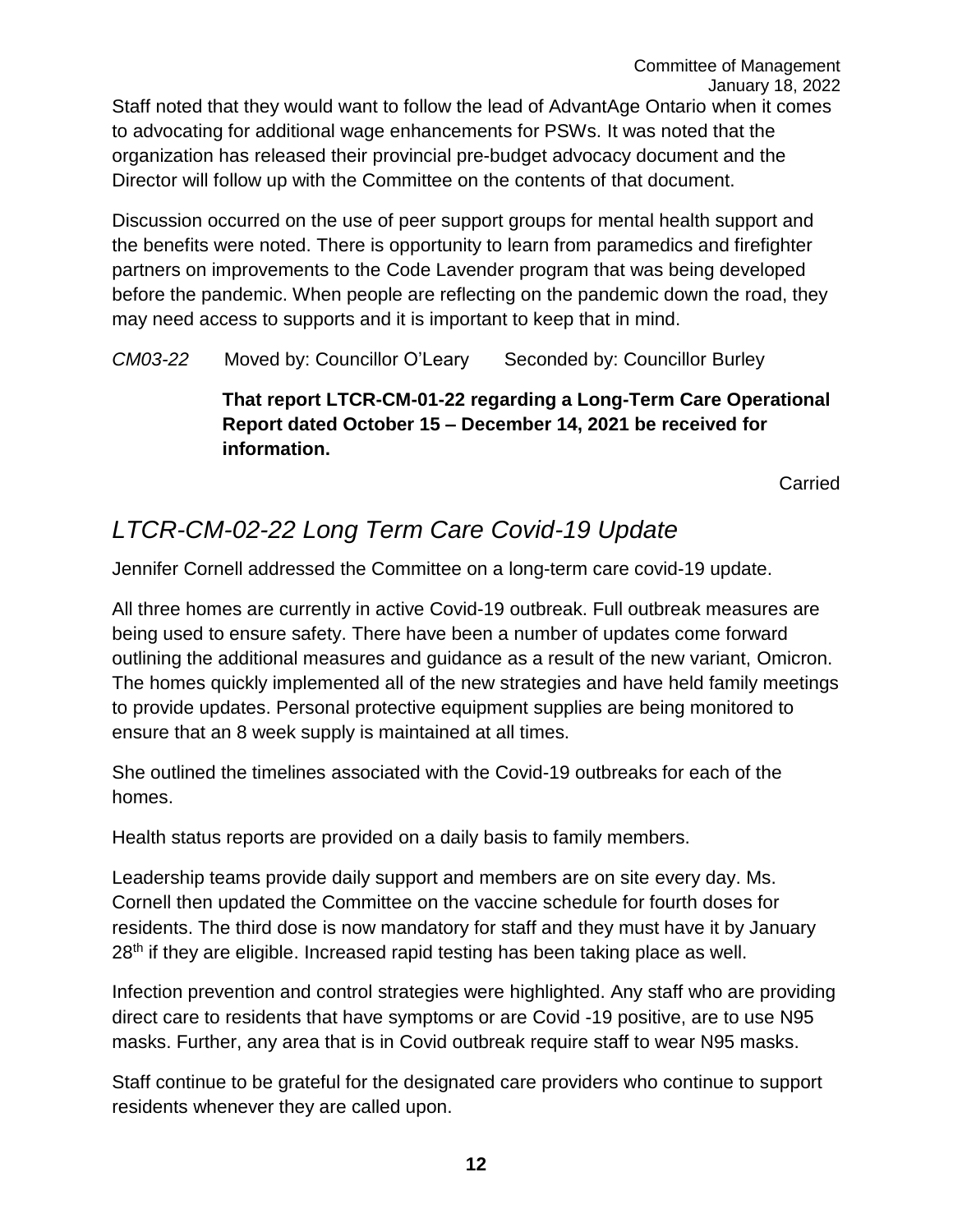Grey County staff are preparing to be redeployed to long term care if required.

Long-term care staffing levels are stable because of the hard work by staff and who continue to go above and beyond. Many are picking up extra shifts and all working extremely hard. It is a genuine team effort.

*CM04-22* Moved by: Councillor Clumpus Seconded by: Councillor Robinson

#### **That Report LTCR-CM-02-22 regarding a long-term care Covid-19 update be received for information.**

Carried

### *LTCR-CM-03-22 2021 Write off of Uncollectible Accounts*

Markus Hawco presented the above report to the Committee. This is an annual report to the Committee. The Ministry requires the County to write off uncollectible accounts regardless of their status at the end of the year. If there are any to be written off, the Ministry will write off 50% of the basic accommodations, however efforts are still made to collect from the residents.

Resident rates were discussed. For a resident who is in a basic bed, the cost is based on the previous year's Canada Revenue Agency notice of assessment and the province will pay the difference to the home. If a resident is in a preferred bed, they pay the full price.

*CM05-22* Moved by: Councillor Burley Seconded by: Councillor O'Leary

**That Report LTCR-CM-03-22 titled 2021 Long Term Care Write Off of Uncollectible Accounts be received; and**

**That the recommended write offs in the amount of \$28,701 as outlined in the report be approved.**

Carried

## Other Business

There was no other business.

# Next Meeting Dates